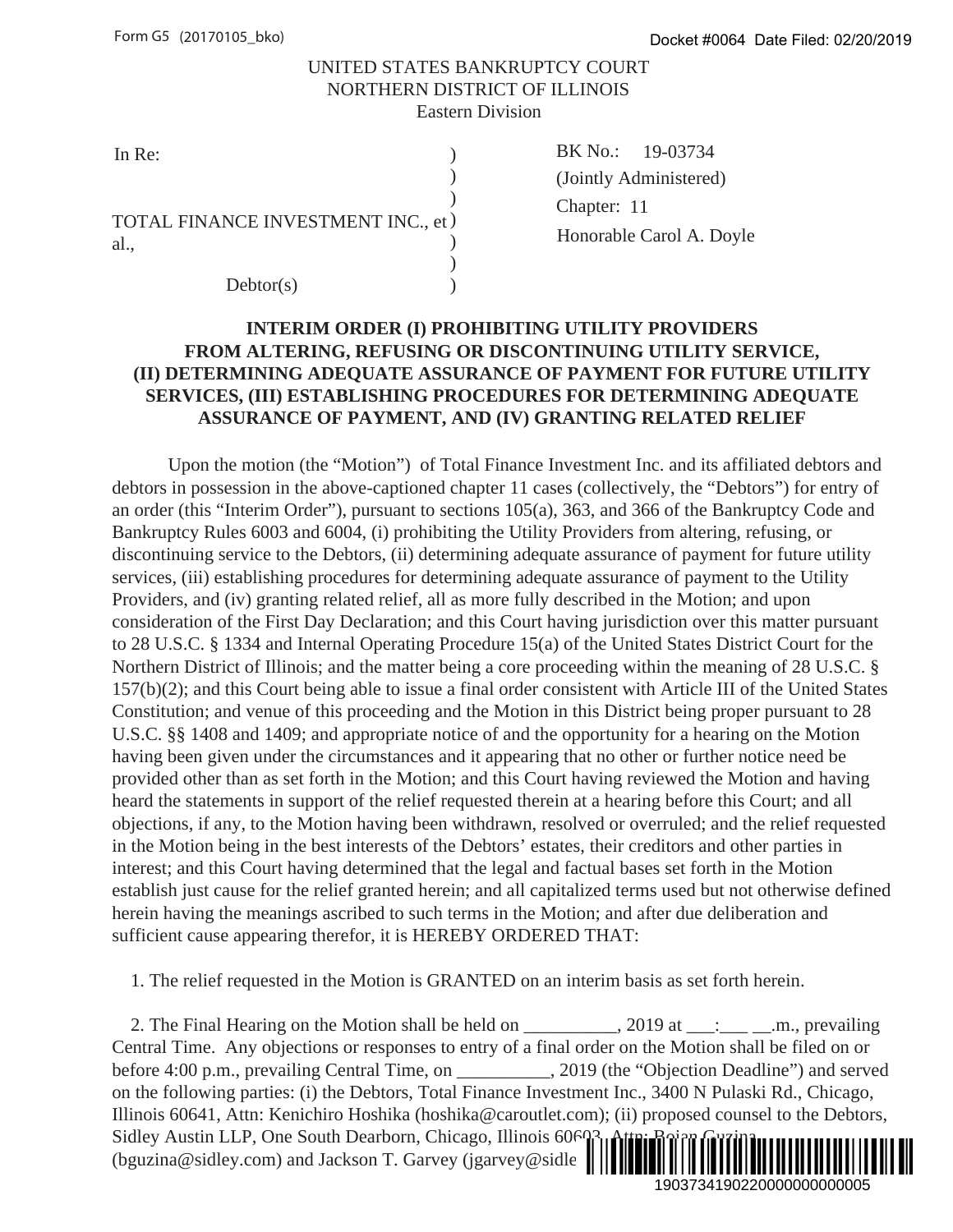### Form G5 (20170105\_bko)

& Cutler LLP, 111 West Monroe Street, Chicago, Illinois 60603, Attn: David B. Audley (audley@chapman.com) and Mia D. D'Andrea (dandrea@chapman.com); (iv) counsel to Westlake Services LLC, Buchalter, Nemer, Fields and Younger, 1000 Wilshire Boulevard, Suite 100, Los Angeles, California 90017, Attn: William Brody (wbrody@buchalter.com); (v) counsel to 11 x 11, LLC, DLA Piper, 444 West Lake Street, Suite 900, Chicago, Illinois, 60606, Attn: Richard A. Chesley (richard.chesley@dlapiper.com) and Scott Kapp (scott.kapp@dlapiper.com); (vi) the Office of the United States Trustee for the Northern District of Illinois, 219 S Dearborn Street, Room 973, Chicago, Illinois 60604, Attn: Roman Sukley (roman.l.sukley@usdoj.gov); (vii) any statutory committee appointed in these chapter 11 cases; and (viii) any party that has requested notice pursuant to Bankruptcy Rule 2002.

 3. Absent compliance with the procedures set forth in the Motion and this Interim Order, all Utility Providers are prohibited from altering, refusing, or discontinuing service on account of the commencement of these chapter 11 cases, any unpaid prepetition charges, or any perceived inadequacy of the Proposed Adequate Assurance, and all Utility Providers are deemed to have received adequate assurance of payment in accordance of section 366 of the Bankruptcy Code.

 4. The Debtors will deposit the Adequate Assurance Deposit into the Adequate Assurance Account within three (3) days following the entry of this Order.

 5. Funds held in the Adequate Assurance Account and any Adequate Assurance Deposit on account of any Utility Provider shall be returned to the Debtors upon the earlier of (i) reconciliation and payment by the Debtors of the Utility Provider's final invoice in accordance with applicable nonbankruptcy law following the Debtors' termination of utility services from such Utility Provider, and (ii) the effective date of any chapter 11 plan or such other time as these chapter 11 cases may be closed, without further order of this Court; provided that there are no outstanding disputes related to postpetition payments due.

 6. The Adequate Assurance Deposit, in conjunction with the Debtors' cash on hand, cash flow from operations, and their proposed use of cash collateral and debtor in possession financing, demonstrate the Debtors' ability to pay for future utility services in the ordinary course of business (collectively, the "Proposed Adequate Assurance") and constitute sufficient adequate assurance to the Utility Providers. Any liens or other interests in any funds deposited into the Adequate Assurance Account shall be subordinate to the Utility Providers' respective interests in the Adequate Assurance Deposits.

 7. The following Adequate Assurance Procedures are hereby approved in their entirety on an interim basis:

 (a) Within three (3) business days of the date upon which this Interim Order is entered, the Debtors will fax, e-mail, serve by overnight mail, or otherwise expeditiously send a copy of this Motion and the order to each Utility Provider listed on the Utility Service List.

 (b) Any Utility Provider desiring additional assurances of payment beyond the Adequate Assurance Deposit, whether in the form of deposits, prepayments, or otherwise, must serve a request (an "Additional Assurance Request") so that it is actually received by: (i) the Debtors, Total Finance Investment Inc., 3400 N Pulaski Rd., Chicago, Illinois, 60641, Attn: Kenichiro Hoshika; and (ii) proposed counsel to the Debtors, Sidley Austin LLP, One South Dearborn Street, Chicago, Illinois 60603, Attn: Bojan Guzina and Jackson T. Garvey (collectively, the "Notice Parties").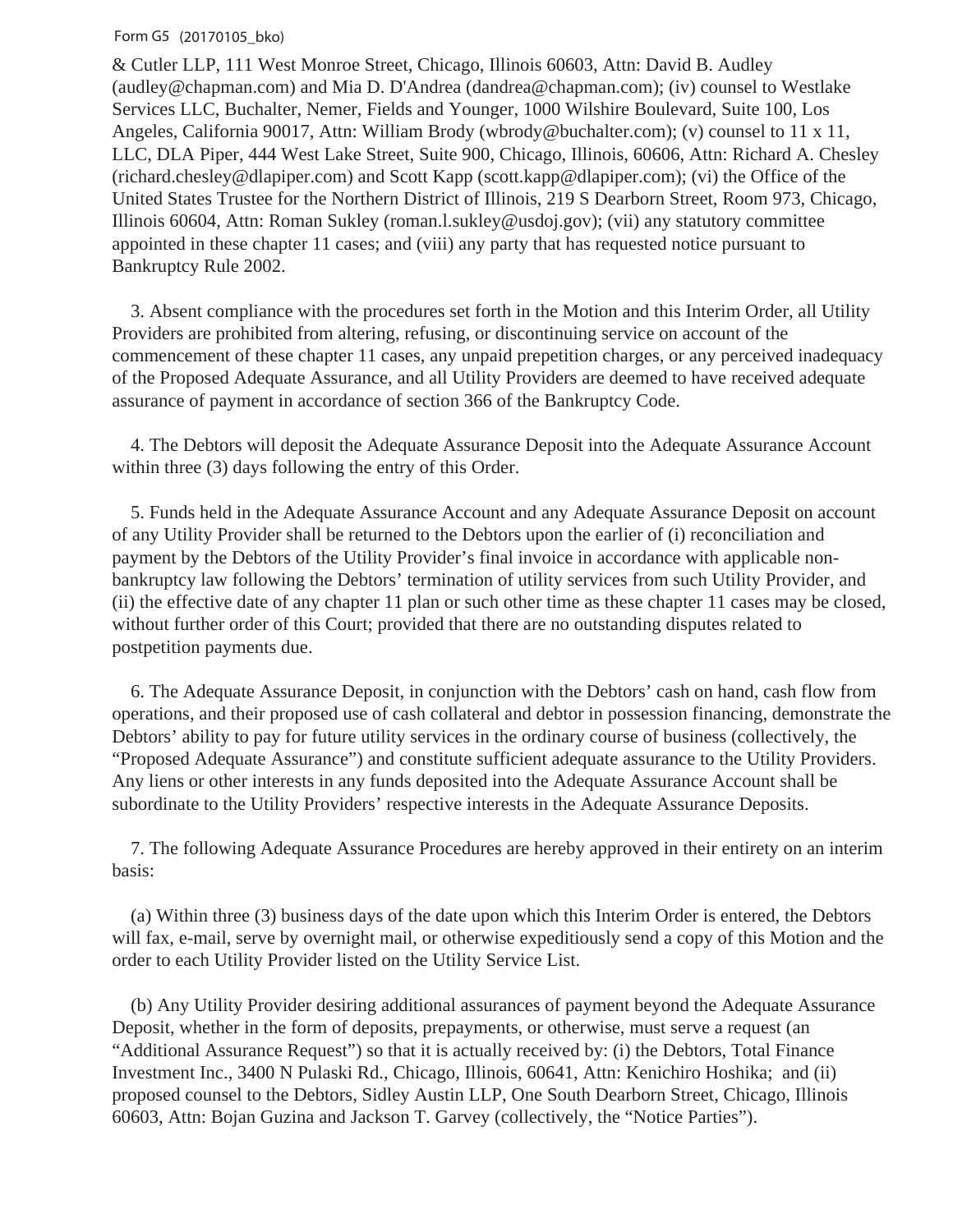#### Form G5 (20170105\_bko)

 (c) Any Additional Assurance Request must: (i) be made in writing; (ii) set forth the account number and location for which utility services are provided; (iii) include a summary of the Debtors' payment history relevant to the affected account(s), including any security deposits; (iv) certify the amount that is equal to two weeks of utility service it provides to the Debtors, calculated as a historical average over the past twelve (12) months; (v) certify that it currently is not paid in advance for its services; (vi) explain why the Utility Provider believes the Debtors' Proposed Adequate Assurance is not sufficient adequate assurance of future payment; and (vii) specify the amount and nature of assurance of payment that would be satisfactory to the Utility Provider.

 (d) If a Utility Provider fails to serve on the Notice Parties an Additional Assurance Request, such Utility Provider shall be (i) deemed to have received adequate assurance of payment "satisfactory" to such Utility Provider in compliance with section 366 of the Bankruptcy Code; and (ii) prohibited from discontinuing, altering, or refusing service to, or discriminating against, the Debtors on account of the commencement of the Debtors' chapter 11 cases or any unpaid prepetition charges, or requiring additional assurance of payment other than the Proposed Adequate Assurance.

 (e) Upon the Debtors' receipt of an Additional Assurance Request, the Debtors will have until the later of (i) fourteen (14) days from the receipt of such Additional Assurance Request, and (ii) thirty (30) days from the Petition Date (collectively, the "Resolution Period") to negotiate with such Utility Provider to resolve such Utility Provider's Additional Assurance Request; provided, however, that the Resolution Period may be extended by mutual consent of the Debtors and the Utility Provider.

 (f) The Debtors may, in their sole discretion and without further order of this Court, resolve any Additional Assurance Request by mutual agreement with a Utility Provider if the Debtors determine that such Additional Assurance Request is reasonable, and may, in connection with any such agreement and in their sole discretion, provide a Utility Provider with additional adequate assurance of future payment, which may include but shall not be limited to cash deposits, prepayments or other forms of security, in each case, without further order of this Court.

 (g) To the extent any Utility Provider receives any other value from the Debtors as adequate assurance of payment, the Debtors may reduce the Adequate Assurance Deposit maintained in the Adequate Assurance Account on account of such Utility Provider by the amount of such other value.

 (h) If the Debtors determine that the Additional Assurance Request is not reasonable or are unable to reach an alternative resolution with the Utility Provider within the Resolution Period, the Debtors will file a motion pursuant to section 366(c) of the Bankruptcy Code (a "Determination Motion") seeking a determination from the Court that the Adequate Assurance Deposit Account, together with any additional consideration the Debtors offer, constitutes adequate assurance of payment.

 (i) Pending resolution of any such Determination Motion, the relevant Utility Provider shall be prohibited from altering, refusing, or discontinuing service to the Debtors on account of: (i) unpaid charges for prepetition services; (ii) a pending Additional Assurance Request; (iii) any objections filed in response to the Proposed Adequate Assurance; or (iv) the commencement of these chapter 11 cases.

 (j) Absent compliance with the Adequate Assurance Procedures and the terms of the Proposed Interim Order and the Proposed Final Order, the Debtors' Utility Providers are prohibited from altering, refusing, or discontinuing service on account of the commencement of these chapter 11 cases and/or any unpaid charges for prepetition services provided to any of the Debtors and are deemed to have received adequate assurance of payment in accordance with section 366 of the Bankruptcy Code.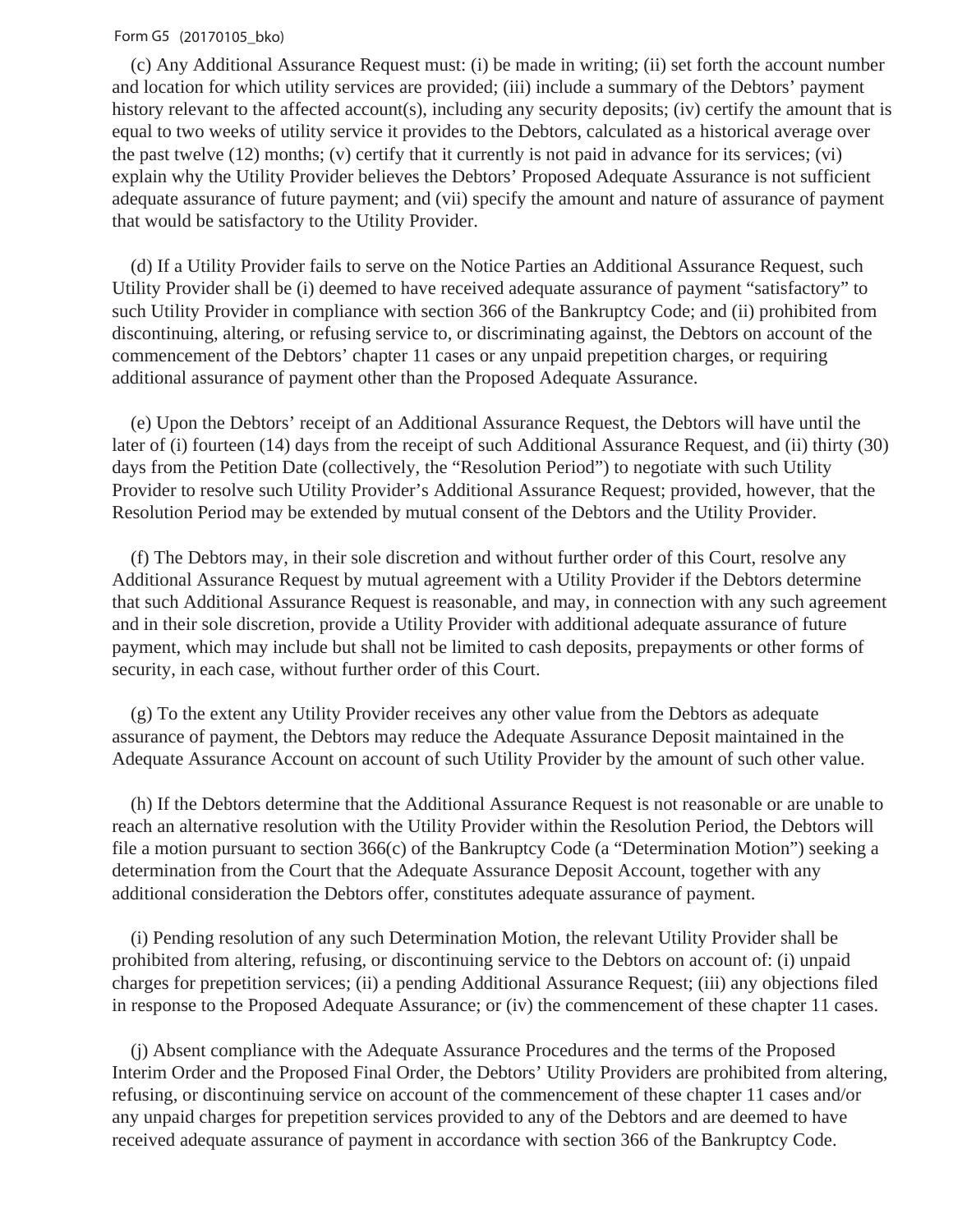8. The Debtors are authorized, in their sole discretion, to amend the Utility Service List attached as Exhibit 1 to this Interim Order to add or delete any Utility Provider, and this Interim Order shall apply to any Utility Provider that is subsequently added to the Utility Service List. Any such amended Utility Service List shall be filed with this Court.

 9. The inclusion of any entity on, or the omission of any entity from, the Utility Service List shall not be deemed an admission by the Debtors that such entity is or is not a "utility" within the meaning of section 366 of the Bankruptcy Code, and the Debtors reserve all rights and defenses with respect thereto.

 10. For those Utility Providers that are subsequently added to the Utility Service List, the Debtors will serve a copy of this Interim Order and the Motion on the subsequently added Utility Provider and deposit one-half of the Debtors' average monthly cost of utility services in the Adequate Assurance Account for the benefit of such Utility Provider, and any such subsequently added entities shall make any Additional Assurance Request in accordance with the Adequate Assurance Procedures.

 11. The Debtors may terminate the services of any Utility Provider and are immediately authorized to reduce the Adequate Assurance Deposit by the amount held on account of such terminated Utility Provider; provided that there are no outstanding disputes related to postpetition payments due.

 12. Notwithstanding entry of this Interim Order, nothing herein shall create, nor is intended to create, any rights in favor of or enhance the status of any claims held by any party.

 13. Notwithstanding the relief granted in this Interim Order and any actions taken pursuant to such relief, nothing in this Interim Order shall be deemed (i) an admission as to the validity of any claim against the Debtors; (ii) a waiver of the Debtors' rights to dispute any claim; (iii) a promise or requirement to pay any prepetition claim; (iv) a waiver of any claims or causes of action that may exist against any creditor or interest holder; (v) an approval or assumption of any agreement, contract, or lease under section 365 of the Bankruptcy Code; (vi) a waiver or limitation of the Debtors' rights under the Bankruptcy Code or any other applicable law; or (vii) a concession by the Debtors that any liens (contractual, common law, statutory, or otherwise) satisfied pursuant to the Motion are valid, and the Debtors expressly reserve their rights to contest the extent, validity, or perfection or seek avoidance of all such liens.

 14. The contents of the Motion satisfy the requirements of Bankruptcy Rule 6003(b) because the relief granted in this Interim Order is necessary to avoid immediate and irreparable harm to the Debtors' estates.

 15. Notice of the Motion as provided for therein shall be deemed good and sufficient notice of such Motion, and the requirements of Bankruptcy Rule 6004(a) and the Local Rules for the United States Bankruptcy Court for the Northern District of Illinois are satisfied by such notice.

 16. Notwithstanding Bankruptcy Rule 6004(h), the terms and conditions of this Interim Order are immediately effective and enforceable upon its entry.